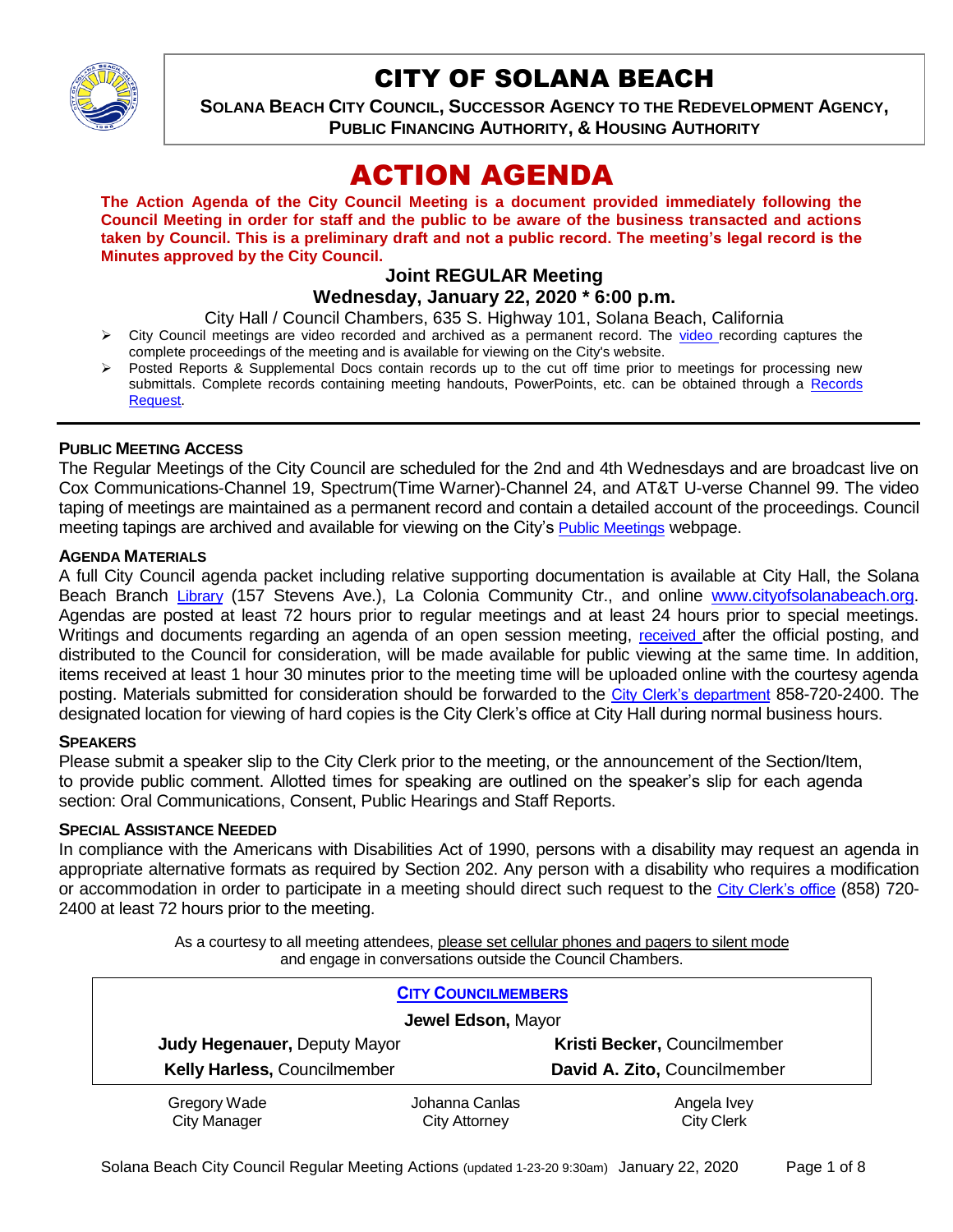#### SPEAKERS:

Please submit your speaker slip to the City Clerk prior to the meeting or the announcement of the Item. Allotted times for speaking are outlined on the speaker's slip for Oral Communications, Consent, Public Hearings and Staff Reports.

#### READING OF ORDINANCES AND RESOLUTIONS:

Pursuant to [Solana Beach Municipal Code](mailto:https://www.codepublishing.com/CA/SolanaBeach/) Section 2.04.460, at the time of introduction or adoption of an ordinance or adoption of a resolution, the same shall not be read in full unless after the reading of the title, further reading is requested by a member of the Council. If any Councilmember so requests, the ordinance or resolution shall be read in full. In the absence of such a request, this section shall constitute a waiver by the council of such reading.

## **CALL TO ORDER AND ROLL CALL:**

## **CLOSED SESSION REPORT:**

## **FLAG SALUTE:**

## **APPROVAL OF AGENDA: COUNCIL ACTION: Approved 5/0**

**PRESENTATIONS:** Ceremonial items that do not contain in-depth discussion and no action/direction.

- 1. Sunset 5k Run/Walk Donation
- 2. San Diego County Sheriff Captain's Report

#### **ORAL COMMUNICATIONS:**

This portion of the agenda provides an opportunity for members of the public to address the City Council on items relating to City business and not appearing on today's agenda by submitting a speaker slip (located on the back table) to the City Clerk. Comments relating to items on this evening's agenda are taken at the time the items are heard. Pursuant to the Brown Act, no action shall be taken by the City Council on public comment items. Council may refer items to the City Manager for placement on a future agenda. The maximum time allotted for each presentation is THREE MINUTES (SBMC 2.04.190). Please be aware of the timer light on the Council Dais.

#### **COUNCIL COMMUNITY ANNOUNCEMENTS / COMMENTARY:**

*An opportunity for City Council to make brief announcements or report on their activities. These items are not agendized for official City business with no action or substantive discussion.* 

## **A. CONSENT CALENDAR:** (Action Items) (A.1. - A.9.)

Items listed on the Consent Calendar are to be acted in a single action of the City Council unless pulled for discussion. Any member of the public may address the City Council on an item of concern by submitting to the City Clerk a speaker slip (located on the back table) before the Consent Calendar is addressed. Those items removed from the Consent Calendar by a member of the Council will be trailed to the end of the agenda, while Consent Calendar items removed by the public will be discussed immediately after approval of the Consent Calendar.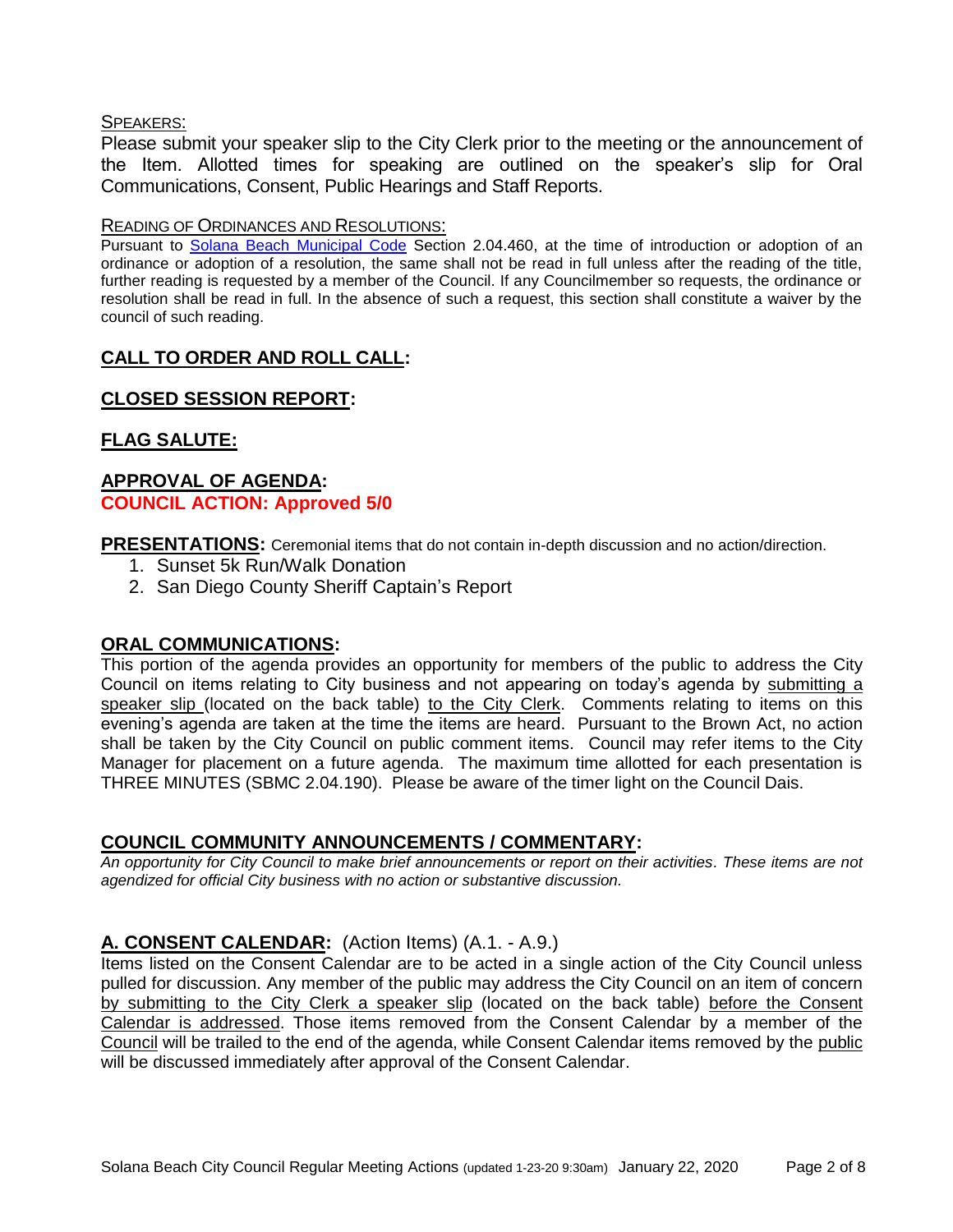## **A.1. Register Of Demands.** (File 0300-30)

Recommendation: That the City Council

1. Ratify the list of demands for December 14, 2019 – January 3, 2020.

[Item A.1. Report \(click here\)](https://solanabeach.govoffice3.com/vertical/Sites/%7B840804C2-F869-4904-9AE3-720581350CE7%7D/uploads/Item_A.1._Report_(click_here)_01-22-20_-_O.pdf) 

## **COUNCIL ACTION: Approved 5/0**

## **A.2. General Fund Adopted Budget for Fiscal Year 2019-2020 Changes.** (File 0330-30)

Recommendation: That the City Council

1. Receive the report listing changes made to the Fiscal Year 2019-2020 General Fund Adopted Budget.

Item A.2. Report (click here) **COUNCIL ACTION: Approved 5/0**

## **A.3. New Leases for Replacement Office Equipment.** (File 0190-50)

Recommendation: That the City Council

- 1. Adopt **Resolution 2020-014**:
	- a. Authorizing the City Manager to enter into a contract with Xerox Corporation for 60-month term leases for two Xerox Primelink 9060.
	- b. Authorize the City Manager to enter into a contract with Xerox Corporation for a 60-month term leases for a Xerox Primelink C9070.

## [Item A.3. Report \(click here\)](https://solanabeach.govoffice3.com/vertical/Sites/%7B840804C2-F869-4904-9AE3-720581350CE7%7D/uploads/Item_A.3._Report_(click_here)_01-22-20_-_O.pdf)

#### [Item A.3. Updated Report #1 \(1-21-20\)](https://solanabeach.govoffice3.com/vertical/Sites/%7B840804C2-F869-4904-9AE3-720581350CE7%7D/uploads/Item_A.3._Updated_Report_1_(Upd._1-21).pdf)

*Posted Reports & Supplemental Docs contain records up to the cut off time, prior to the start of the meeting, for processing new submittals. The final official record containing handouts, PowerPoints, etc. can be obtained through a Records Request to the City Clerk's Office.* **COUNCIL ACTION: Approved 5/0**

#### **A.4. Americans with Disability Act (ADA) Pedestrian Ramps.** (File 0820-20)

Recommendation: That the City Council

#### 1. Adopt **Resolution 2020-008**:

- a. Awarding the construction contract to Miramar General Engineering in the amount of \$52,100 for the ADA Pedestrian Ramps, Bid No. 2019-08.
- b. Approving an amount of \$8,000 for construction contingency.
- c. Authorizing the City Manager to execute the construction contract on behalf of the City.
- d. Authorizing the City Manager to approve cumulative change orders up to the construction contingency amount.
- e. Appropriating \$60,325 to the Federal Grants revenue account and to the ADA Pedestrian Ramps CIP project, both in the CDBG fund.
- f. Authorizing the City Treasurer to amend the FY 2019/20 Adopted Budget accordingly.

[Item A.4. Report \(click here\)](https://solanabeach.govoffice3.com/vertical/Sites/%7B840804C2-F869-4904-9AE3-720581350CE7%7D/uploads/Item_A.4._Report_(click_here)_01-22-20_-_O.pdf)  **COUNCIL ACTION: Approved 5/0**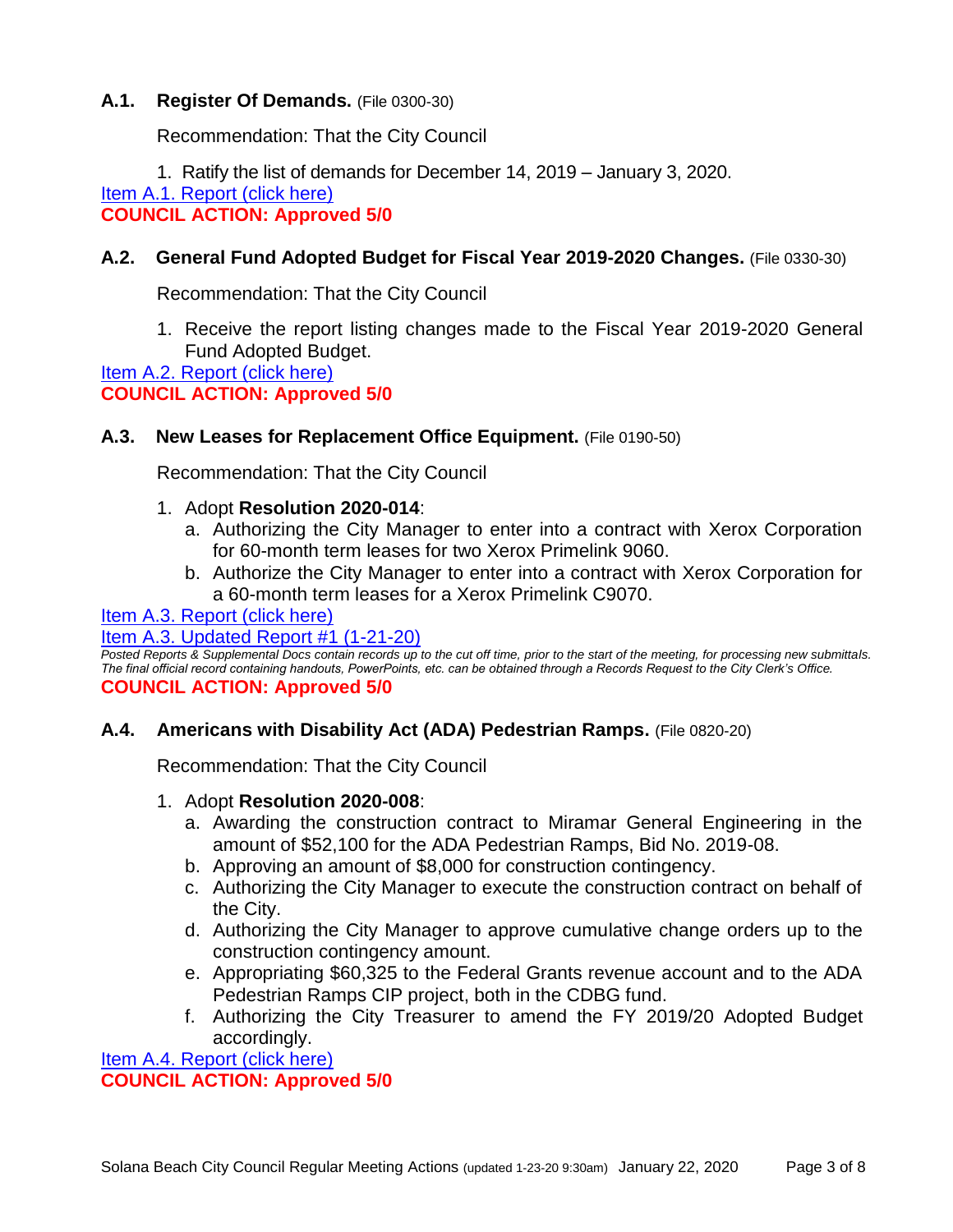## **A.5. MyCommunity Mobile App Software Services.** (File 0190-60)

Recommendation: That the City Council

1. Adopt **Resolution 2020-011** authorizing the City Manager to execute a Software as a Service Agreement with Tyler Technologies, Inc.

[Item A.5. Report \(click here\)](https://solanabeach.govoffice3.com/vertical/Sites/%7B840804C2-F869-4904-9AE3-720581350CE7%7D/uploads/Item_A.5._Report_(click_here)_01-22-20_-_O.pdf) 

*Posted Reports & Supplemental Docs contain records up to the cut off time, prior to the start of the meeting, for processing new submittals. The final official record containing handouts, PowerPoints, etc. can be obtained through a Records Request to the City Clerk's Office.* **COUNCIL ACTION: Approved 5/0**

#### **A.6. Emergency Corrugated Metal Pipes (CMP) Storm Drain Repairs Update.** (File 0850-40)

Recommendation: That the City Council

1. Receive Update No. 1 and provide further direction, if necessary.

[Item A.6. Report \(click here\)](https://solanabeach.govoffice3.com/vertical/Sites/%7B840804C2-F869-4904-9AE3-720581350CE7%7D/uploads/Item_A.6._Report_(click_here)_01-22-20_-_O.pdf) 

Posted Reports & Supplemental Docs contain records up to the cut off time, prior to the start of the meeting, for processing new submittals. *The final official record containing handouts, PowerPoints, etc. can be obtained through a Records Request to the City Clerk's Office.* **COUNCIL ACTION: Approved 5/0**

#### **A.7. As-Needed Repair Services for City Facilities and Parks.** (File 0700-25)

Recommendation: That the City Council

1. Adopt **Resolution 2020-013** authorizing the City Manager to execute Amendment No. 1 to the Professional Services Agreement with Lalley Construction to increase the amount of the agreement by \$25,000.

**Item A.7. Report (click here)** 

*Posted Reports & Supplemental Docs contain records up to the cut off time, prior to the start of the meeting, for processing new submittals. The final official record containing handouts, PowerPoints, etc. can be obtained through a Records Request to the City Clerk's Office.* **COUNCIL ACTION: Approved 5/0**

#### **A.8. Sewer Rate and Revenue Study.** (File 1040-75)

Recommendation: That the City Council

#### 1. Adopt **Resolution 2020-012**:

- a. Authorizing the City Manager to execute a professional services agreement, in an amount not to exceed \$41,684, with Raftelis for a Sewer Rate and Revenue Study.
- b. Authorizing an appropriation of \$41,684 to the Sanitation Professional Services account.
- c. Authorizing the City Treasurer to amend the Fiscal Year 2019/20 Adopted Budget accordingly.

[Item A.8. Report \(click here\)](https://solanabeach.govoffice3.com/vertical/Sites/%7B840804C2-F869-4904-9AE3-720581350CE7%7D/uploads/Item_A.8._Report_(click_here)_01-22-20_-_O.pdf) 

*Posted Reports & Supplemental Docs contain records up to the cut off time, prior to the start of the meeting, for processing new submittals. The final official record containing handouts, PowerPoints, etc. can be obtained through a Records Request to the City Clerk's Office.* **COUNCIL ACTION: Approved 5/0**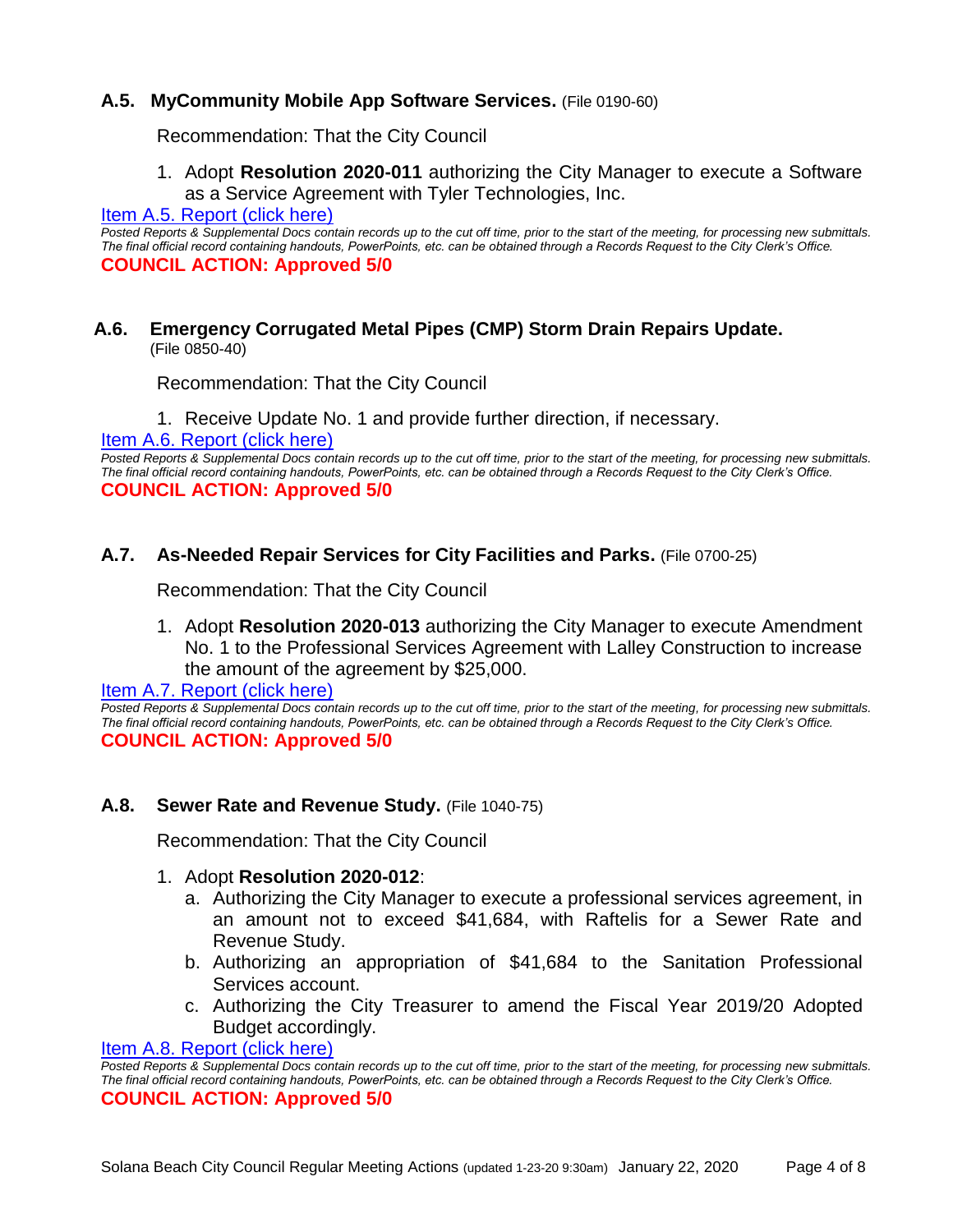## **A.9. Minutes of the City Council**

Recommendation: That the City Council

1. Approve the Minutes of the City Council Meeting held October 23, 2019.

#### [Item A.9. Report \(click here\)](https://solanabeach.govoffice3.com/vertical/Sites/%7B840804C2-F869-4904-9AE3-720581350CE7%7D/uploads/Item_A.9._Report_(click_here)_01-22-20_-_O.pdf)

*Posted Reports & Supplemental Docs contain records up to the cut off time, prior to the start of the meeting, for processing new submittals. The final official record containing handouts, PowerPoints, etc. can be obtained through a Records Request to the City Clerk's Office.* **COUNCIL ACTION: Approved 5/0**

## **C. STAFF REPORTS**: (C.1.)

## **C.1. Lomas Santa Fe Corridor Improvement Project – Phase III Update.** (File 0820-15)

Recommendation: That the City Council

1. Receive the report and provide input and direction on the Lomas Santa Fe Corridor Improvement Project.

[Item C.1. Report \(click here\)](https://solanabeach.govoffice3.com/vertical/Sites/%7B840804C2-F869-4904-9AE3-720581350CE7%7D/uploads/Item_C.1._Report_(click_here)_01-22-20_-_O.pdf) 

[Item C.1. Supplemental Docs \(updated 1-22 at 4:30pm\)](https://solanabeach.govoffice3.com/vertical/Sites/%7B840804C2-F869-4904-9AE3-720581350CE7%7D/uploads/Item_C.1._Supplemental_Docs_(Upd._1-22_at_420pm)_-_O.pdf)

*Posted Reports & Supplemental Docs contain records up to the cut off time, prior to the start of the meeting, for processing new submittals. The final official record containing handouts, PowerPoints, etc. can be obtained through a Records Request to the City Clerk's Office.* Discussion and feedback.

## **B. PUBLIC HEARINGS:** (B.1. – B.3.)

This portion of the agenda provides citizens an opportunity to express their views on a specific issue as required by law after proper noticing by submitting a speaker slip (located on the back table) to the City Clerk. After considering all of the evidence, including written materials and oral testimony, the City Council must make a decision supported by findings and the findings must be supported by substantial evidence in the record. An applicant or designee(s) for a private development/business project, for which the public hearing is being held, is allotted a total of fifteen minutes to speak, as per SBMC 2.04.210. A portion of the fifteen minutes may be saved to respond to those who speak in opposition. All other speakers have three minutes each. Please be aware of the timer light on the Council Dais.

#### **B.1. Public Hearing: 476 Marview, Applicant: Landholdings, LLC., Case 17-19-14.** (File 0600-40)

The proposed project meets the minimum objective requirements under the SBMC, may be found to be consistent with the General Plan and may be found, as conditioned, to meet the discretionary findings required as discussed in this report to approve a DRP and administratively issue a SDP. Therefore, Staff recommends that the City Council:

- 1. Conduct the Public Hearing: Open the Public Hearing, Report Council Disclosures, Receive Public Testimony, and Close the Public Hearing.
- 2. Find the project exempt from the California Environmental Quality Act pursuant to Section 15303 of the State CEQA Guidelines; and
- 3. If the City Council makes the requisite findings and approves the project, adopt **Resolution 2020-010** conditionally approving a DRP and an SDP for a first-story remodel and addition and a new second-story addition to an existing single-story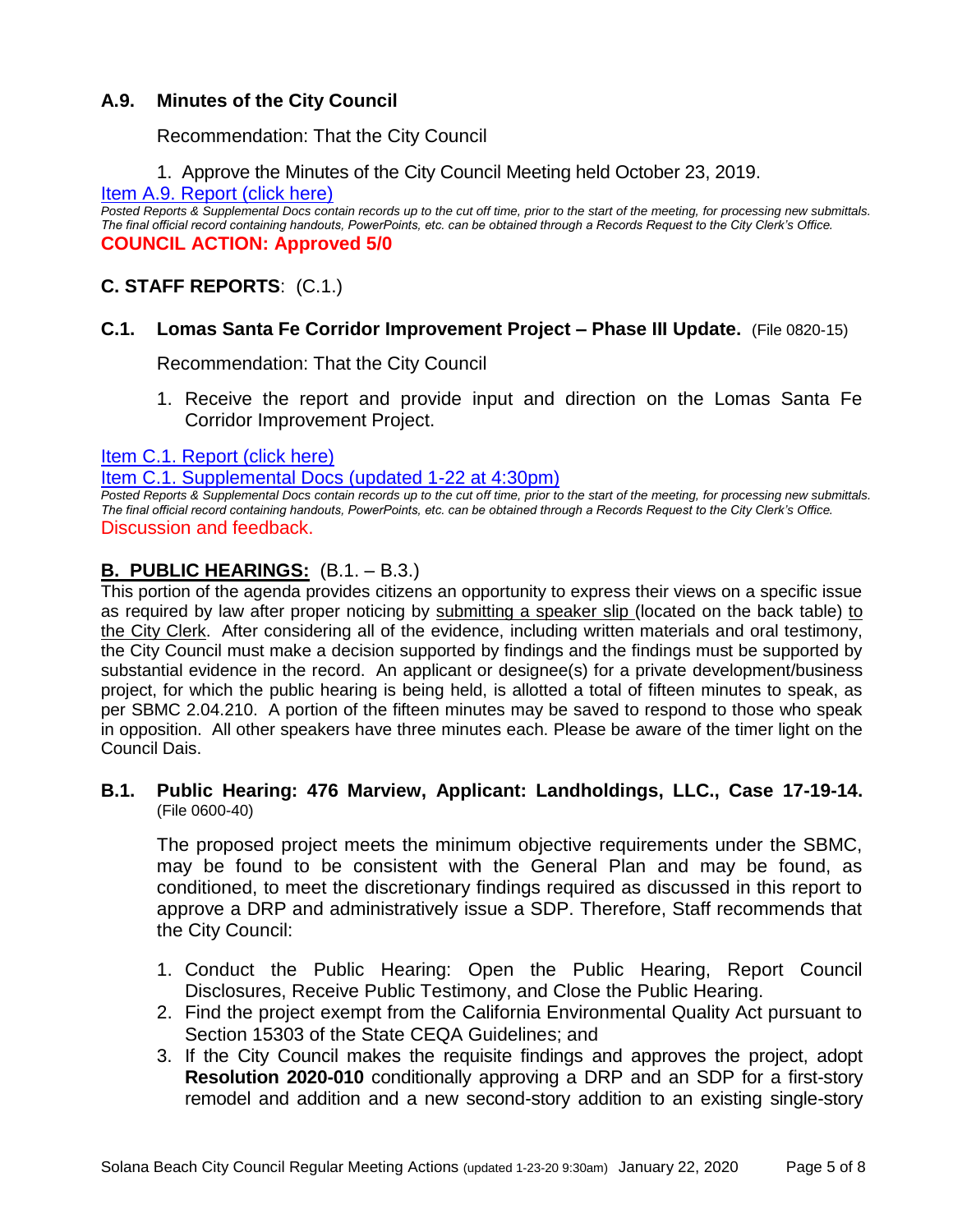single-family residence with an attached garage, and perform associated site improvements at 476 Marview Drive, Solana Beach.

[Item B.1. Report \(click here\)](https://solanabeach.govoffice3.com/vertical/Sites/%7B840804C2-F869-4904-9AE3-720581350CE7%7D/uploads/Item_B.1._Report_(click_here)_01-22-20_-_O.pdf) 

*Posted Reports & Supplemental Docs contain records up to the cut off time, prior to the start of the meeting, for processing new submittals. The final official record containing handouts, PowerPoints, etc. can be obtained through a Records Request to the City Clerk's Office.* **COUNCIL ACTION: Approved 3/2 (Noes: Edson, Harless) with modifications.**

#### **B.2. Public Hearing: 731 Avocado Pl., Applicant: Truc and Alex Harris, Case 17-18- 15** (File 0600-40)

The proposed project meets the minimum zoning requirements under the SBMC, may be found to be consistent with the General Plan and may be found, as conditioned, to meet the discretionary findings required as discussed in this report to approve a DRP and SDP. Therefore, Staff recommends that the City Council:

- 1. Conduct the continued Public Hearing: Report Council Disclosures, Receive Public Testimony, and Close the Public Hearing.
- 2. Find the project exempt from the California Environmental Quality Act pursuant to Section 15303 of the State CEQA Guidelines; and
- 3. If the City Council makes the requisite findings and approves the project, adopt **Resolution 2019-138** conditionally approving a Development Review Permit (DRP) and Structure Development Permit (SDP) to demolish the existing single-family residence and construct a replacement single-family residence with an attached garage and perform associated site improvements at 731 Avocado Place, Solana Beach.
- 4. Adopt **Resolution 2019-141** ordering the vacation of excess public street right-ofway at 731 Avocado Place.

[Item B.2. Report \(click here\)](https://solanabeach.govoffice3.com/vertical/Sites/%7B840804C2-F869-4904-9AE3-720581350CE7%7D/uploads/Item_B.2._Report_(click_here)_01-22-20_-_O.pdf) 

[Item B.2. Updated Report #1 \(Updated 1-22 at 2:00pm\)](https://solanabeach.govoffice3.com/vertical/Sites/%7B840804C2-F869-4904-9AE3-720581350CE7%7D/uploads/Item_B.2._Updated_Report_1_(updated_1-22)_-_O.pdf)

[Item B.2. Supplemental Docs \(updated 1-22 at 4:30pm\)](https://solanabeach.govoffice3.com/vertical/Sites/%7B840804C2-F869-4904-9AE3-720581350CE7%7D/uploads/Item_B.2._Supplemental_Docs_(1-22_at_415pm)_-_O.pdf)

*Posted Reports & Supplemental Docs contain records up to the cut off time, prior to the start of the meeting, for processing new submittals. The final official record containing handouts, PowerPoints, etc. can be obtained through a Records Request to the City Clerk's Office.* **COUNCIL ACTION: Approved 5/0 with modifications**

## **B.3. Public Hearing: Adjustments to the Transportation Impact Fee (TIF), Fire Mitigation Impact Fee (FMIF), Park Development Impact Fee (PDIF), and the Public Use Facilities Impact Fee (PUFIF) effective March 23, 2020.** (File 0390-23)

Recommendation: That the City Council

- 1. Conduct the Public Hearing: Open the Public Hearing, Report Council Disclosures, Receive Public Testimony, and Close the Public Hearing.
- 2. Consider adoption of **Resolution 2020-009** approving a 1.6% adjustment in the TIF and a 2.5% adjustment in the FMIF, PDIF, and PUFIF effective March 23, 2020.

#### [Item B.3. Report \(click here\)](https://solanabeach.govoffice3.com/vertical/Sites/%7B840804C2-F869-4904-9AE3-720581350CE7%7D/uploads/Item_B.3._Report_(click_here)_01-22-20_-_O.pdf)

*Posted Reports & Supplemental Docs contain records up to the cut off time, prior to the start of the meeting, for processing new submittals. The final official record containing handouts, PowerPoints, etc. can be obtained through a Records Request to the City Clerk's Office.* **COUNCIL ACTION: Approved 5/0**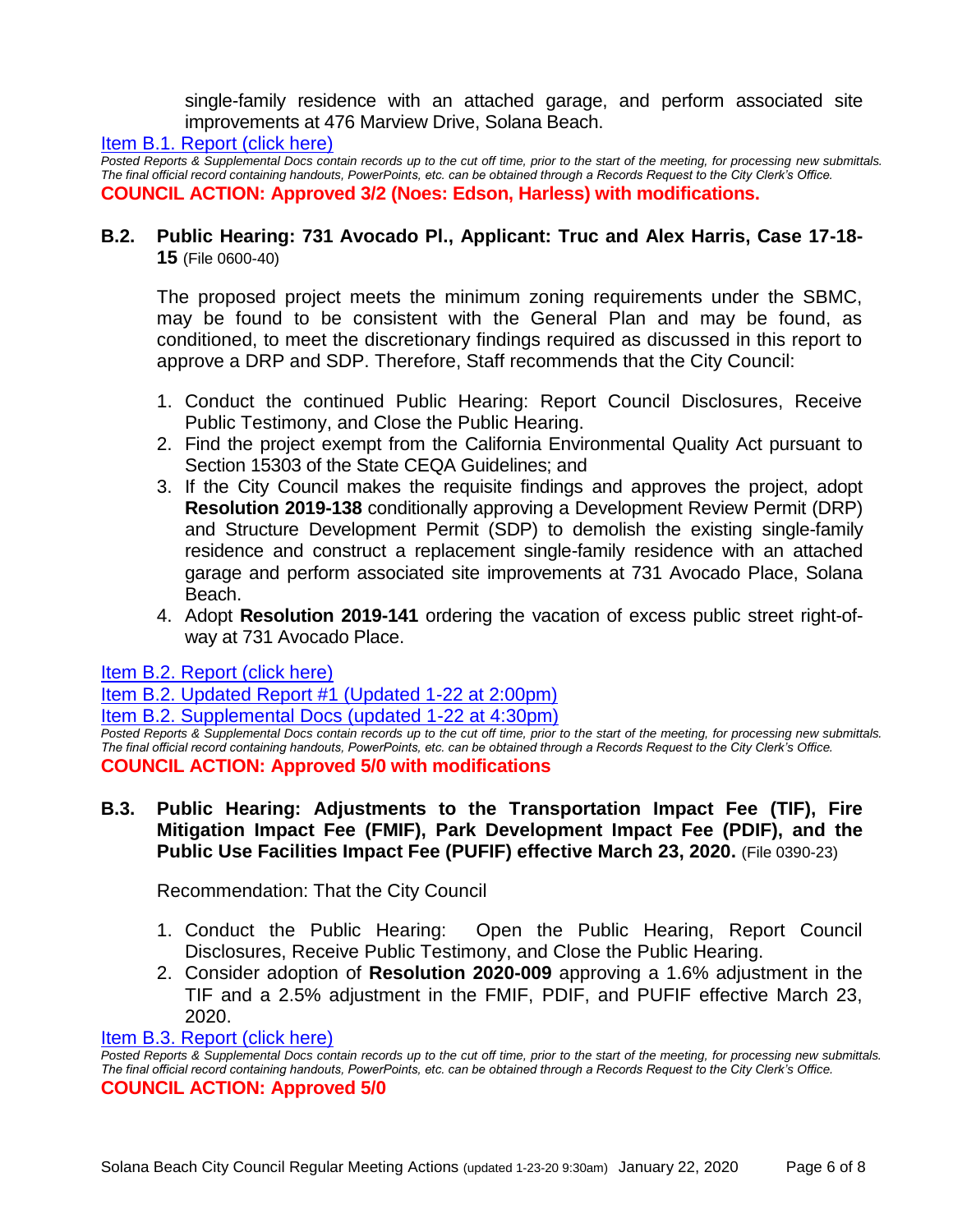**C. STAFF REPORTS**: (C.2.) *Submit speaker slips to the City Clerk.*

## **C.2. 2020 Annual Citizen Commission Appointments.** (File 0120-06)

Recommendation: That the City Council

1. Appoint two (2) members to the **Budget and Finance** Commission nominated/appointed by *individual* Councilmembers (Harless and Becker) for twoyear terms.

**COUNCIL ACTION: Approved 5/0 to appoint** Charles Cooper (by Becker) and David Clemons (by Harless) to the two-year term positions.

- 2. Appoint four (4) members to the **Climate Action** Commission nominated/appointed by *Council-at-large for the following positions:*
	- a. Three (3) *Resident* appointments for two-year terms.

**COUNCIL ACTION: Approved 5/0 to appoint** Heidi Dewar and Jonathan Goodmacher and Mary Yang to two-year term positions and Rachel McHale to the one-year term position.

b. One (1) *Professional* appointment for member of the environmental and/or scientific community (resident or non-resident) for a two-year term.

**COUNCIL ACTION: Approved 5/0 to appoint** Paul Basore to the two-year term position and Michael McClune to the one-year term position.

3. Appoint three (3) members to the **Parks and Recreation** Commission nominated/appointed by *Council-at-large* for two-year terms.

**COUNCIL ACTION: Approved 5/0 to appoint** John Fontanesi, Richard Lebert, and Julie Van de Auwera to two-year term positions.

4. Appoint four (4) members to the **Public Arts** Commission nominated/appointed by *Council-at-large*.

**COUNCIL ACTION: Approved 5/0 to appoint** Maggie Brown, Christine de Pagter, Sharon Klein, and Mark Mennie to the two-year term positions.

5. Appoint six (6) members to the **View Assessment** Commission: two (2) positions for two-year terms (Councilmember Harless and Councilmember Zito), two (2) positions for two-year terms (Council-at-large), and two (2) positions for one-year terms (Mayor Edson and Deputy Mayor Hegenauer).

**COUNCIL ACTION: Approved 5/0 to appoint** Robert Zajac (by Harless), Linda Najjar (by Zito), Pat Coad, and Frank Stribling to the two-year term positions; Paul Bishop (by Edson) and Robert Moldenhauer (by Hegenauer) to the one-year term positions.

[Item C.2. Report \(click here\)](https://solanabeach.govoffice3.com/vertical/Sites/%7B840804C2-F869-4904-9AE3-720581350CE7%7D/uploads/Item_C.2._Report_(click_here)_01-22-20_-_O.pdf) 

Item C.2. [Staff Report Update #1](https://solanabeach.govoffice3.com/vertical/Sites/%7B840804C2-F869-4904-9AE3-720581350CE7%7D/uploads/Item_C.2._SR_Update_1_-_Citiz_Commission_vacancies_-_O.pdf)

[Item C.2. Supplemental Docs \(Updated 1-22 at 2:00pm\)](https://solanabeach.govoffice3.com/vertical/Sites/%7B840804C2-F869-4904-9AE3-720581350CE7%7D/uploads/Item_C.2._Supplemental_Docs_(upd._1-22_at_11am).pdf)

*Posted Reports & Supplemental Docs contain records up to the cut off time, prior to the start of the meeting, for processing new submittals. The final official record containing handouts, PowerPoints, etc. can be obtained through a Records Request to the City Clerk's Office.*